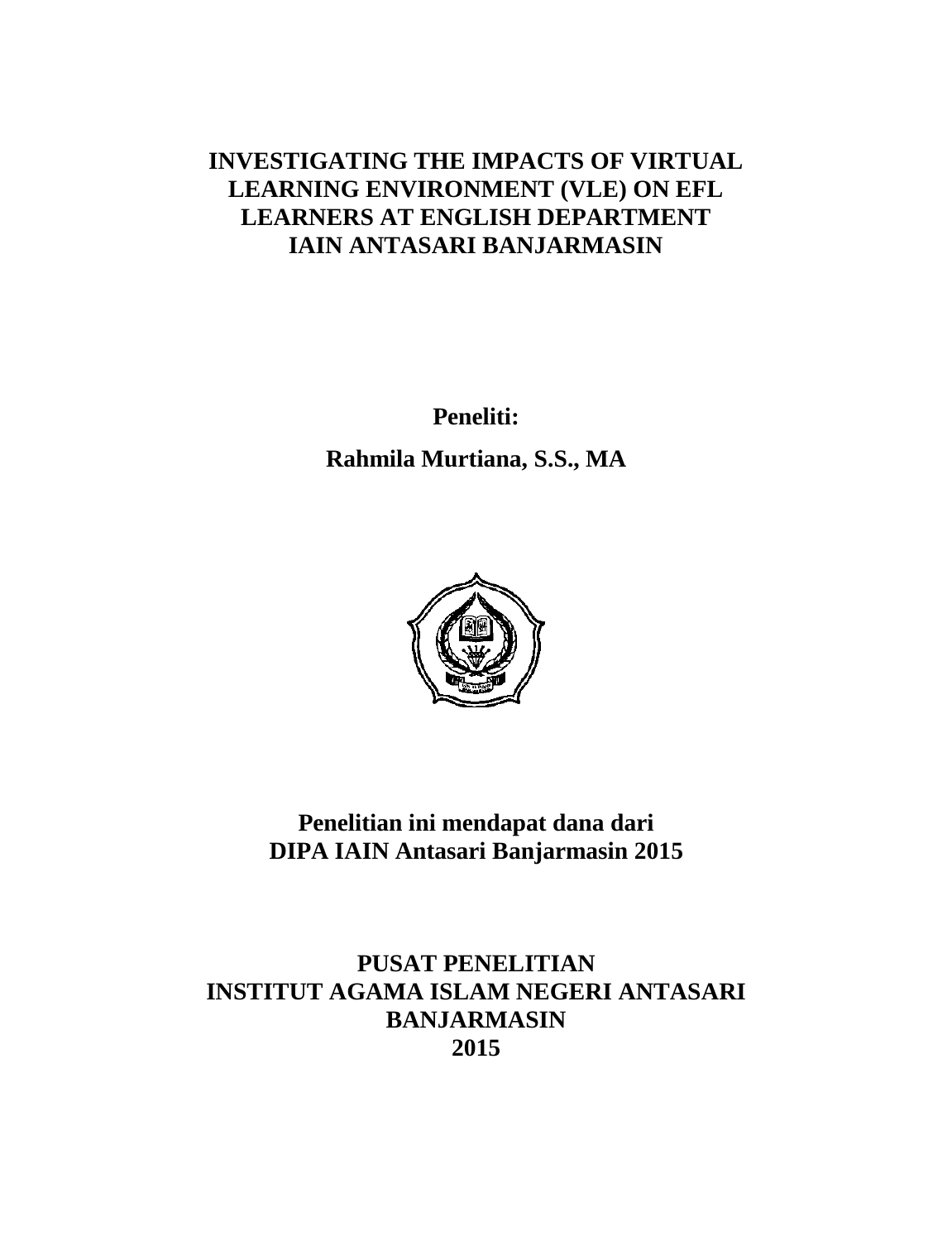### **PENGESAHAN PENELITIAN**

Penelitian yang berjudul "**INVESTIGATING THE IMPACTS OF VIRTUAL LEARNING ENVIRONMENT (VLE) ON EFL LEARNERS AT ENGLISH DEPARTMENT IAIN ANTASARI BANJARMASIN**" telah dilaksanakan dengan sebenarnya oleh Peneliti individu:

### **RAHMILA MURTIANA, S.S., MA**

Oleh karena itu. laporan hasil penelitiannya dapat diterima dan dinyatakan sah.

> Banjarmasin, 4 Desember 2015 Ketua, Pusat Penelitian dan Penerbitan

Drs. H. Ahdi Makmur, M.Ag., Ph.D NIP. 19540121 198203 1 003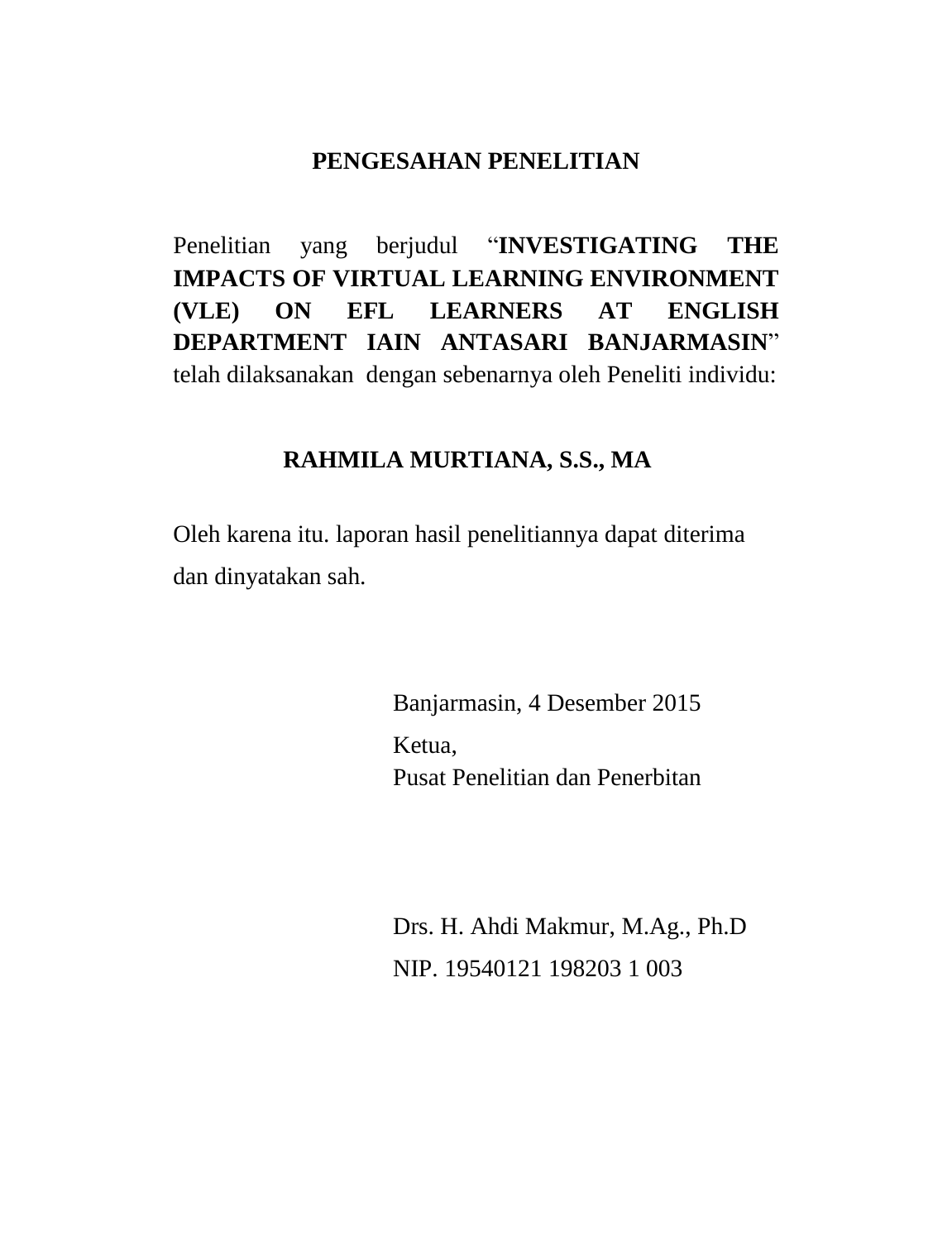#### **SAMBUTAN**

Puji dan syukur dipanjatkan ke hadirat Allah SWT atas limpahan karuniaNya kepada kita. Kami menyambut gembira dan rasa bangga atas dipublikasikannya hasil penelitian saudara Rahmila Murtiana, SS, MA yang berjudul**. INVESTIGATING THE IMPACTS OF VIRTUAL LEARNING ENVIRONMENT (VLE) ON EFL LEARNERS AT ENGLISH DEPARTMENT IAIN ANTASARI BANJARMASIN**

Penelitian ini dapat terselenggara dengan dukungan dana yang bersumber dari DIPA IAIN Antasari Banjarmasin tahun 2015.

Sesuai dengan fungsinya Pusat Penelitian IAIN Antasari terus berupaya melakukan pengkajian dan pengembangan melalui serangkaian riset terhadap masalahmasalah sosial budaya dan keberagaman masyarakat, guna menentukan onsep-konsep dan teori-teori aplikasi untuk pengembangan masyarakat dan keberagaman seiring dengan perubahan sosial yang begitu cepat.

Hasil penelitian ini tentunya dapat lebih memperkaya khasanah ilmu pengetahuan bagi IAIN Antasari dengan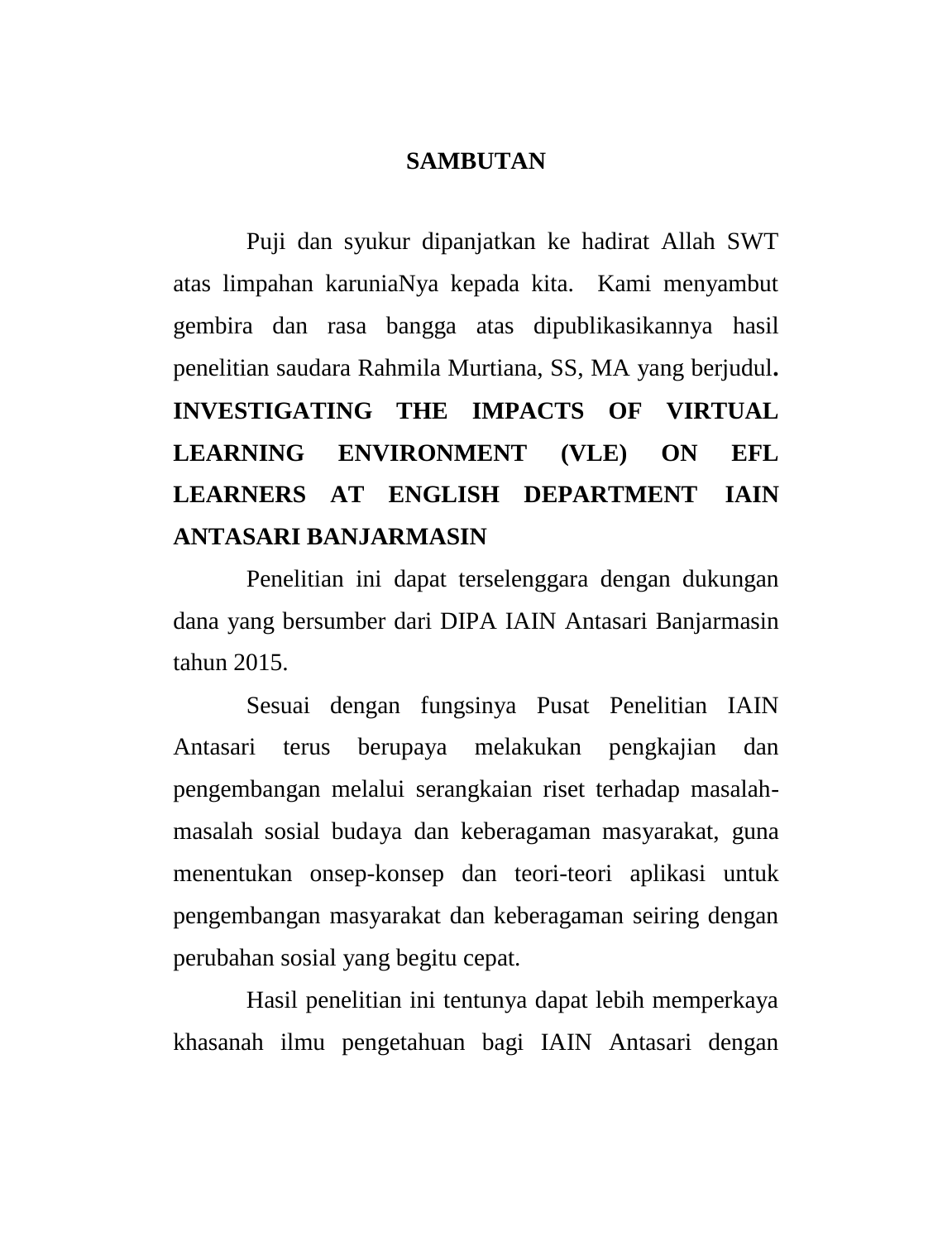visinya menjadikan Perguruan Tinggi Islam terdepan dalam aspek informasi ilmiah kawasan Kalimantan.

Kami berharap agar kiranya temuan-temuan dan rekomendasi penelitian ini dapat dipergunakan oleh berbagai pihak yang relevan, agar karya ilmiah ini dapat berfungsi secara efektif. Semoga dapat bermanfaat bukan hanya bagi lingkungan akademis IAIN Antasari, namun juga bagi masyarakat Kalimantan Selatan pada umumnya.

> Banjarmasin, 4 Desember 2015 Ketua Pusat Penelitian dan Penerbitan

Drs. H. Ahdi Makmur, M.Ag., Ph.D. NIP. 19540121 198203 1 003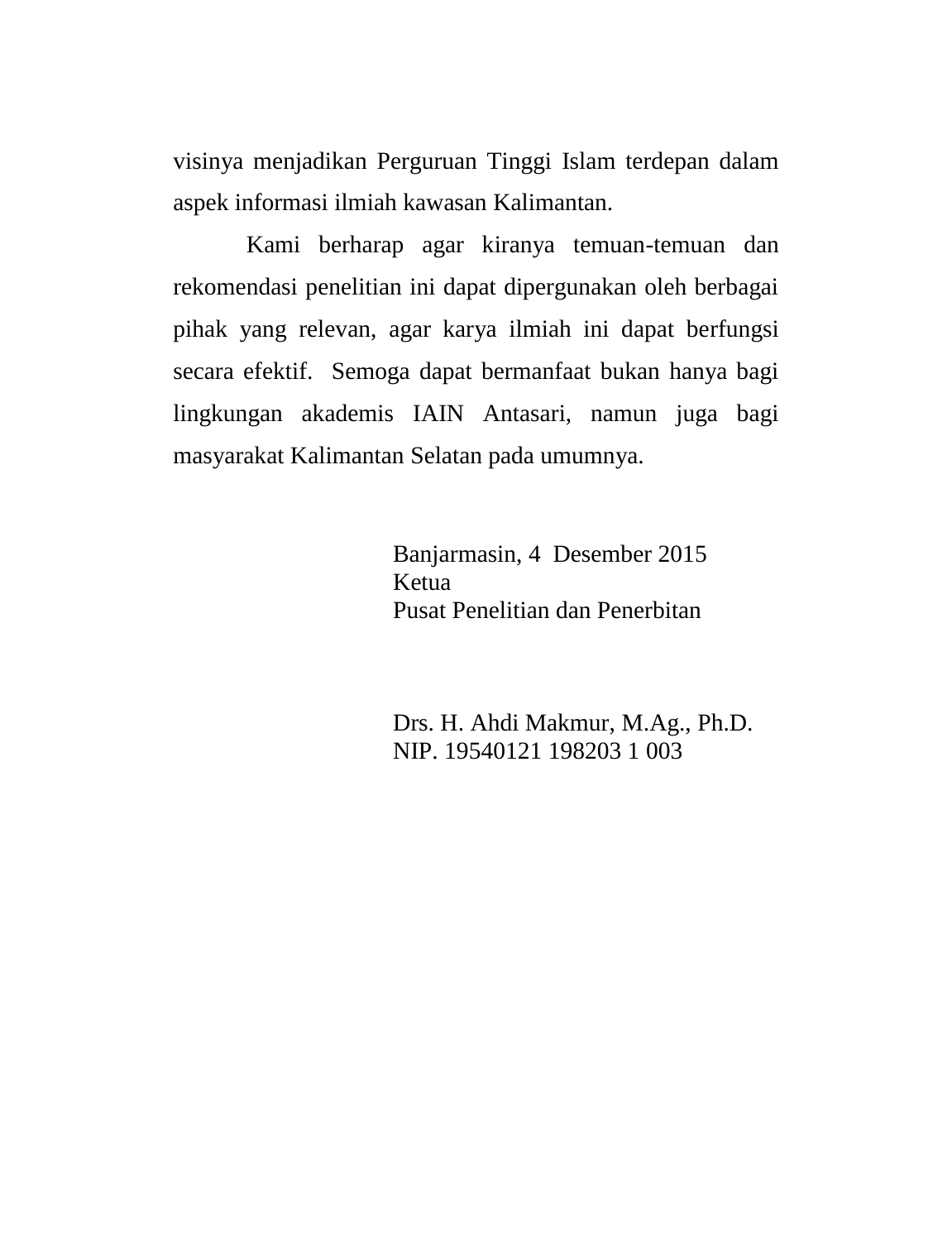### **ABSTRACT**

The proliferation of computer technology and internet access over the last decade has brought significant changes to the mode of language learning. The advance of ICT enables teachers or instructors to create a virtual learning environment (VLE), and allow learners to study beyond the limit of classroom walls.

This research is conducted with aims to explain the current usage and practices of virtual learning at English department. To be more specific, the aims are: 1) To investigate the impacts of VLE on student learning; 2) To find out whether VLE can enhance student motivation and autonomy in learning; 3) To gain more information about the benefits of VLE from students' point of views; and 4) To identify the constraints encountered by students in using VLE. In this research VLE is limited to asynchronous learning by using web tool Edmodo.

This research used a mixed-method approach. The research participants were 80 students of fourth semeeter English Department Faculty of Tarbiyah and Teacher Training IAIN Antasari Banjarmasin. Data were collected through questionnaire and documentations.

The findings reveal that there is a postive impact of the use of Edmodo as VLE to student learning and student motivation. To a certain extent, it also creates autonomy in learning. However, due to some constraints particularly the slow network connection, students prefer to use traditional face-to-face learning mode than virtual learning mode.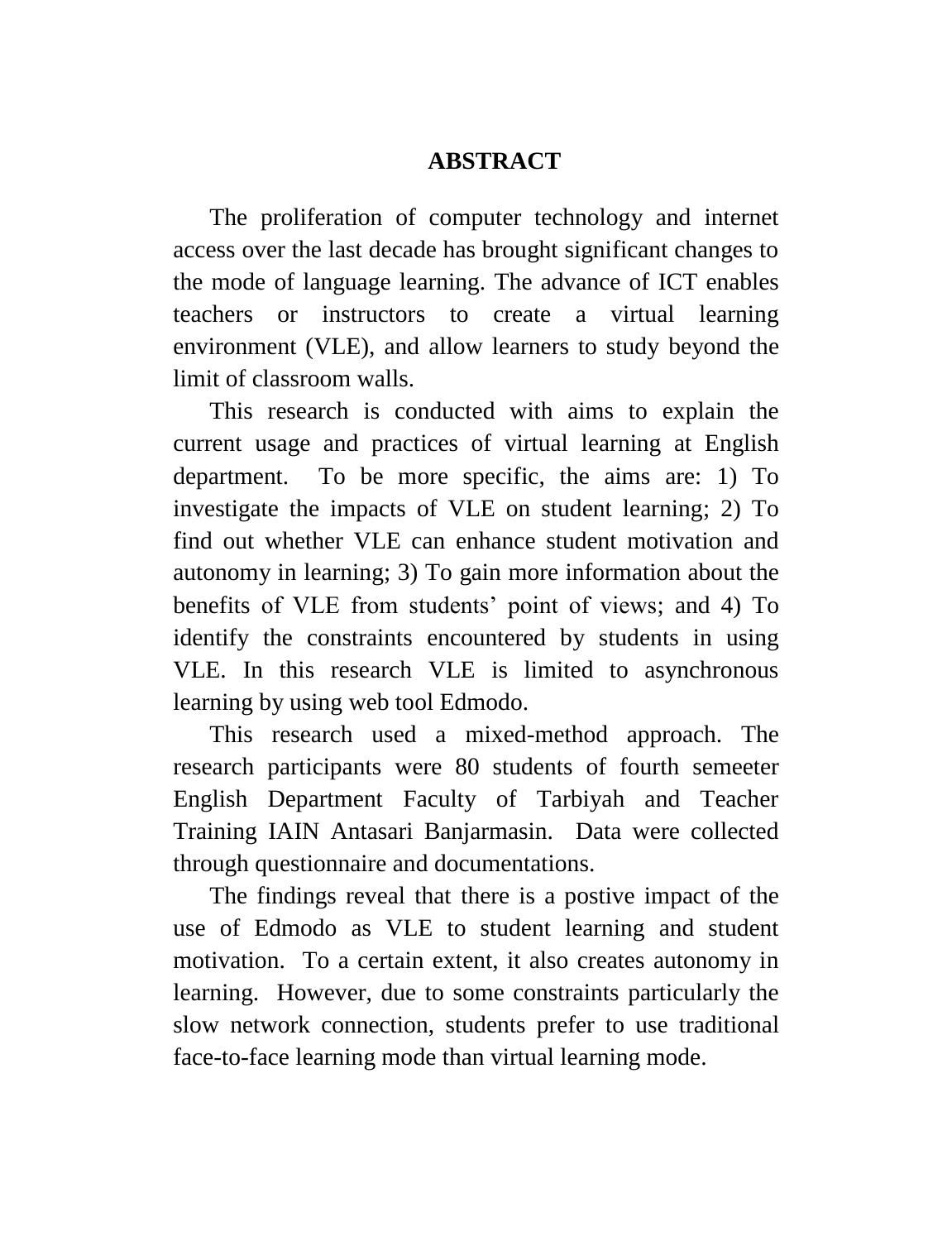**Key words**: virtual learning, Edmodo, impacts

# **LIST OF CONTENT**

| LIST.                                              |
|----------------------------------------------------|
| .vii                                               |
|                                                    |
|                                                    |
|                                                    |
|                                                    |
|                                                    |
|                                                    |
|                                                    |
|                                                    |
|                                                    |
| B. Development of LMS and e-learning tools 8       |
| C. Some characteristics and advantages of virtual  |
|                                                    |
| D. The ideal practice of language learning through |
|                                                    |
| CHAPTER III RESEARCH METHOD  16                    |
|                                                    |
| В.                                                 |
|                                                    |
|                                                    |
|                                                    |
|                                                    |
|                                                    |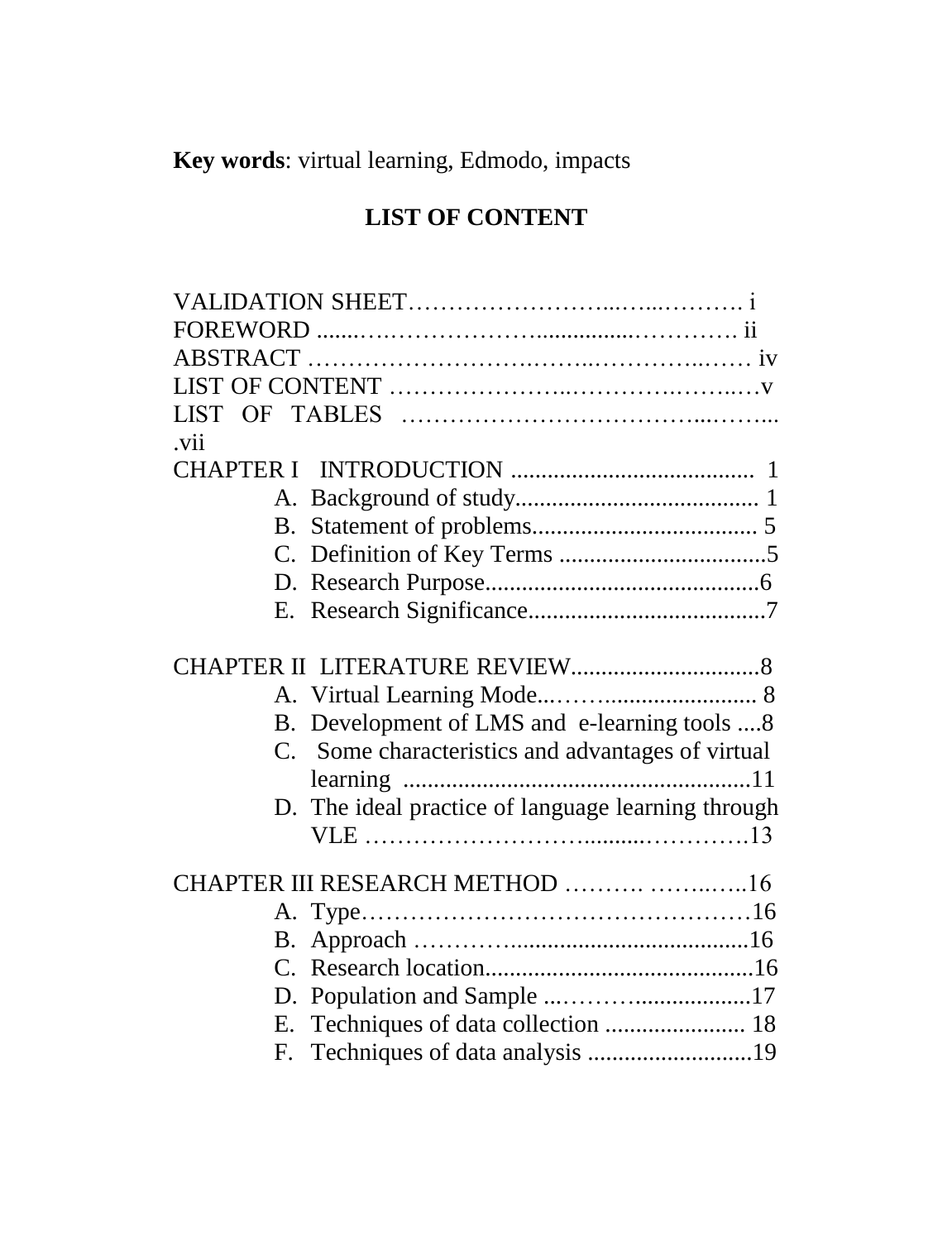| CHAPTER IV RESEARCH FINDINGS 22            |  |
|--------------------------------------------|--|
|                                            |  |
| B. The impacts of Edmodo as VLE on Student |  |
|                                            |  |
| 1. Impact on learning the subject29        |  |
|                                            |  |
| 3. VLE and student autonomy49              |  |
|                                            |  |
|                                            |  |
|                                            |  |
|                                            |  |
|                                            |  |
|                                            |  |

# REFERENCES APPENDIX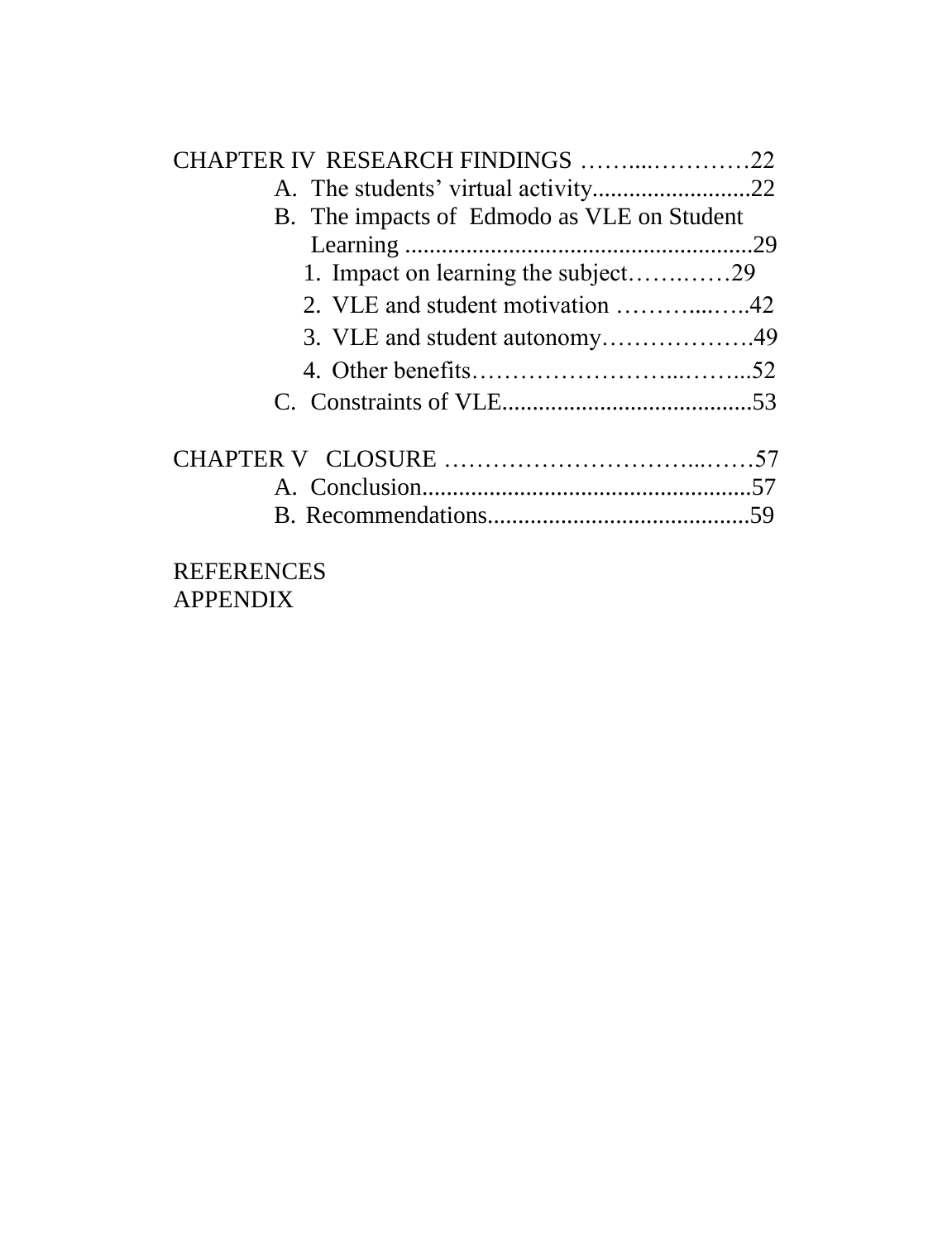# **LIST OF TABLES**

|       | Table 3.1. Data of English Department Students Fourth        |  |
|-------|--------------------------------------------------------------|--|
|       | Semester Academic Year 2014/2015 17                          |  |
| Table | 3.2. Respondent Gender                                       |  |
|       |                                                              |  |
|       |                                                              |  |
|       | Table 4.2. Frequency of accessing internet23                 |  |
|       |                                                              |  |
|       | Table 4.4. Student rating of their love toward technology25  |  |
|       | Table 4.5. Previous experience in virtual learning26         |  |
|       | Table 4.6. Frequency of visiting Edmodo site26               |  |
|       |                                                              |  |
|       | Table 4.8. The frequency of responding to a note29           |  |
|       |                                                              |  |
|       | Table 4.10. Effect of Personal Note to/from the instructor35 |  |
|       | Table 4.11. Effect of Edmodo to the quantity of class        |  |
|       |                                                              |  |
|       | Table 4.12. Effect of Edmodo to the quality of class         |  |
|       |                                                              |  |
|       | Table 4.13. Overall effectiveness of Edmodo40                |  |
|       | Table 4.14. The amount of knowledge gained41                 |  |
|       |                                                              |  |
|       |                                                              |  |
|       | Table 4.17. Overall enjoyment of the course48                |  |
|       | Table 4.18. Student preference toward learning mode55        |  |
|       |                                                              |  |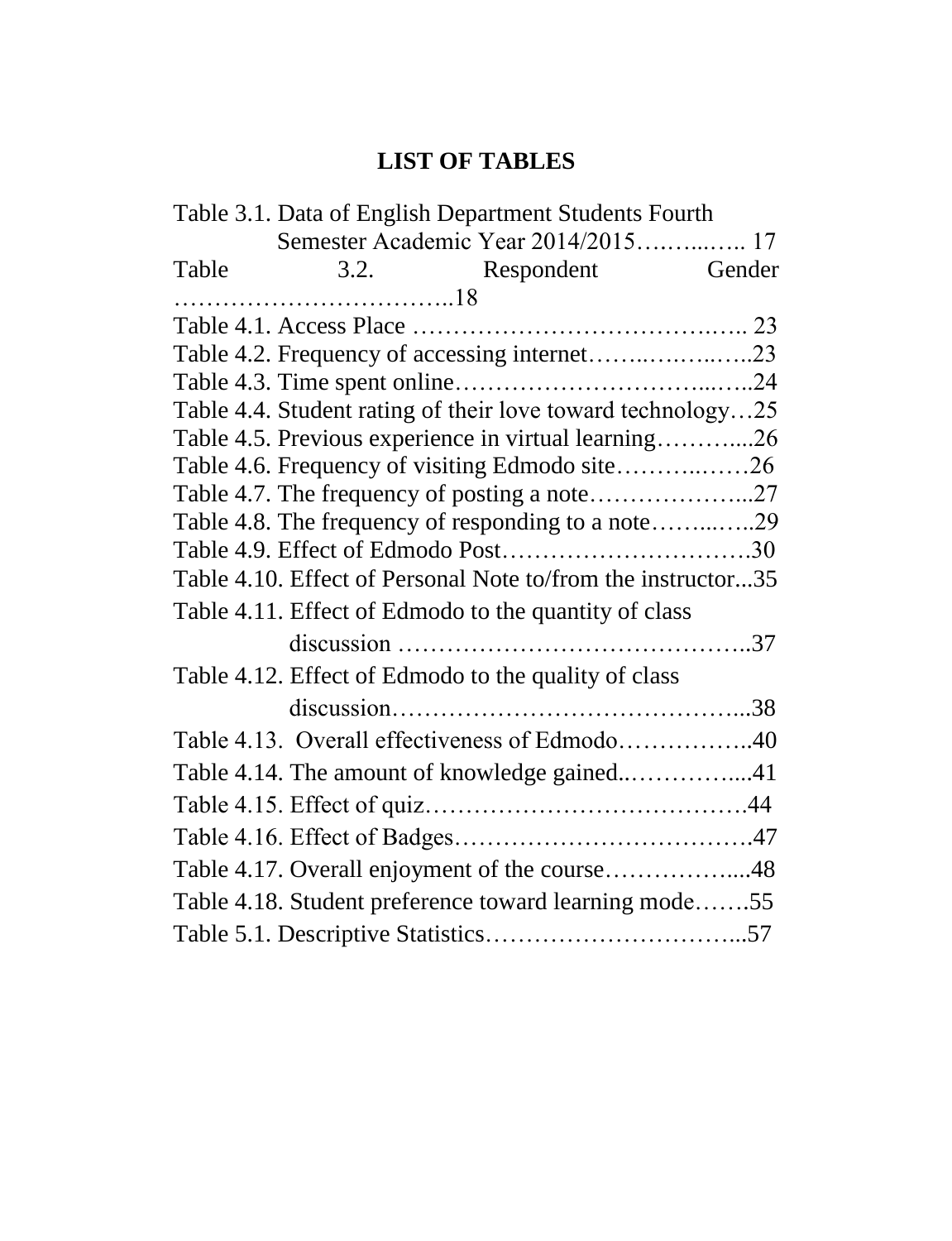#### **REFERENCES**

- Allen, I. E, and Seaman, J. (2007). Blending in:The Extent and Promise of Blended Education in the United States. In Anthony G. Picciano and Charles D. Dziuban (eds). *Blended Learning: Research Perspectives*, pp. 65-82. Needham, MA, US: The Sloan Consortium
- Benson, P. & Lor, W. (1998). *Making Sense of Autonomous Language Learning.* English Centre Monograph no.2, The University of Hongkong.
- Boulton, A., Chateau, A., Pereiro, M., & Azzam-Hannachi, R. (2008). Learning to learn languages with ICT – but how? *CALL-EJ Online*, 9(2). [http://www.tell.is.ritsumei.ac.jp/callejonline/journal/9-](http://www.tell.is.ritsumei.ac.jp/callejonline/journal/9-2/boulton.html) [2/boulton.html](http://www.tell.is.ritsumei.ac.jp/callejonline/journal/9-2/boulton.html)
- Chinnery, G. M. (2008). Biting the Hand that Feeds Me: The Case for e-Language Learning and Teaching. *CALICO Journal*, *25*(3), pp. 471-481.
- Compton, L.K.L. (2009). Preparing language teachers to teach language online: a look at skills, roles, and responsibilities, *Computer Assisted Language Learning, 22*:1, pp. 73-99
- Creswell, J. W. (2008). *Educational research: Planning, conducting, and evaluating quantitative and qualitative research* (3rd ed.). Upper Saddle River, New Jersey: Pearson Education.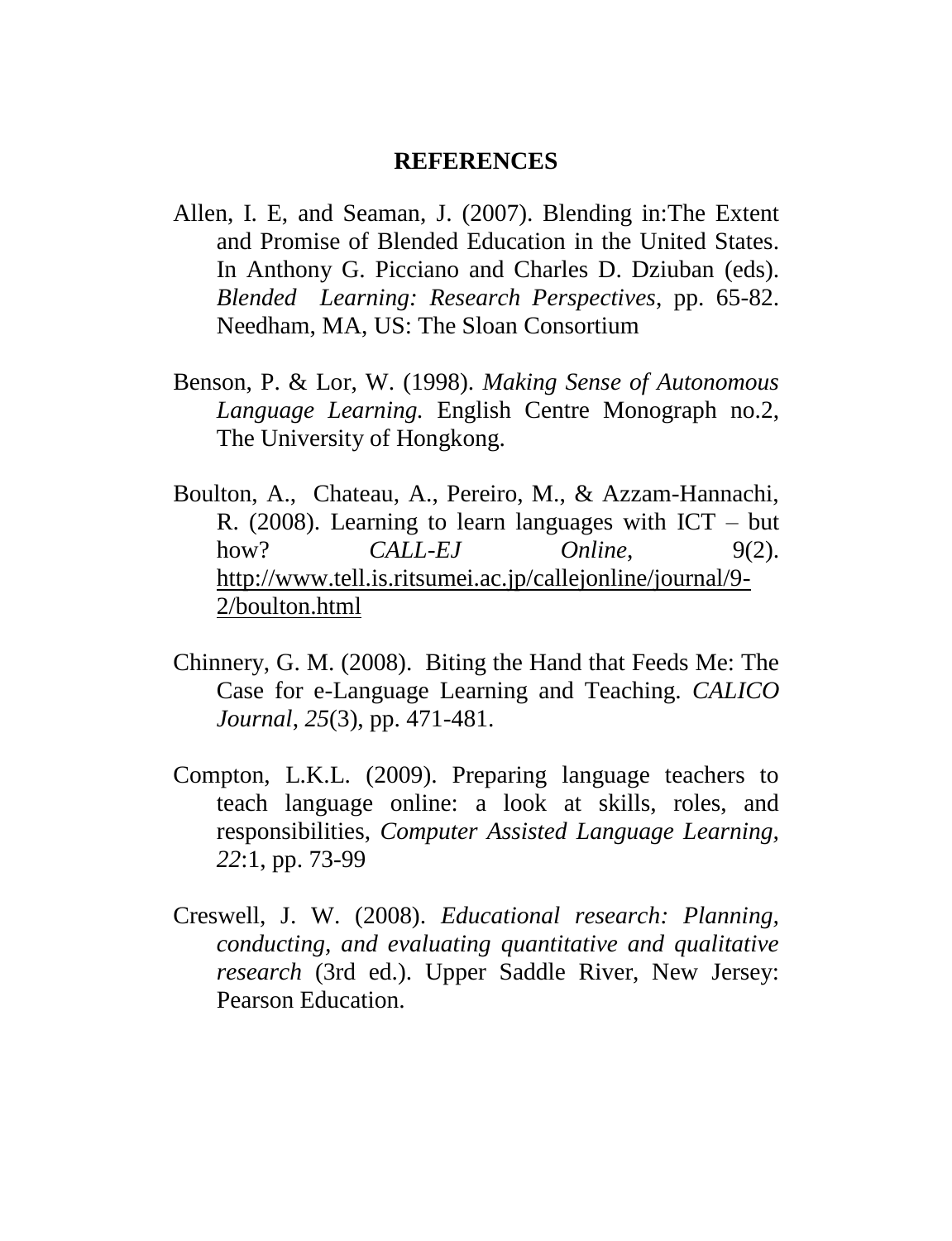- Garrison, D.R, and Kanuka, H. (2004), Blended learning: Uncovering its transformative potential in higher education. Internet and Higher Education 7 pp. 95–105
- Gruba, P., Clark, C., Ng, K. & Wells, M. (2009). Blending technologies in second language courses: A reflexive enquiry*.* In *Same places, different spaces. Proceedings ascilite Auckland 2009.* [http://www.ascilite.org.au/conferences/auckland09/procs](http://www.ascilite.org.au/conferences/auckland09/procs/gruba.pdf.) [/gruba](http://www.ascilite.org.au/conferences/auckland09/procs/gruba.pdf.)**.**pdf.
- Golonka, E.M., Bowles, A.R., Victor M. Frank, V.M., Richardson, D.L., & Freynik, S. (2014) Technologies for foreign language learning: a review of technology types and their effectiveness, *Computer Assisted Language Learning, 27*(1), pp. 70-105.
- Grgurović, M. (2011). Blended Learning in an ESL Class: A Case Study*. CALICO Journal, 29*(1), pp. 100-117.
- Kim, H.K.(2008). Beyond Motivation: ESL/EFL Teachers' Perceptions of the Role of Computers. CALICO Journal, 25 (2), pp. 241-259.
- Looi, C.Y., & Yusop, F. D. (2011). Potential use of social networking tool to assist reading comprehension: implications for practice and future research. *Jurnal Pendidikan, 31*(1), 189-201.
- Motteram, G., and Sharma,P. (2009). Blending Learning in a Web 2.0 World. *International Journal of Emerging Technologies & Society, 7(*2), pp. 83 – 96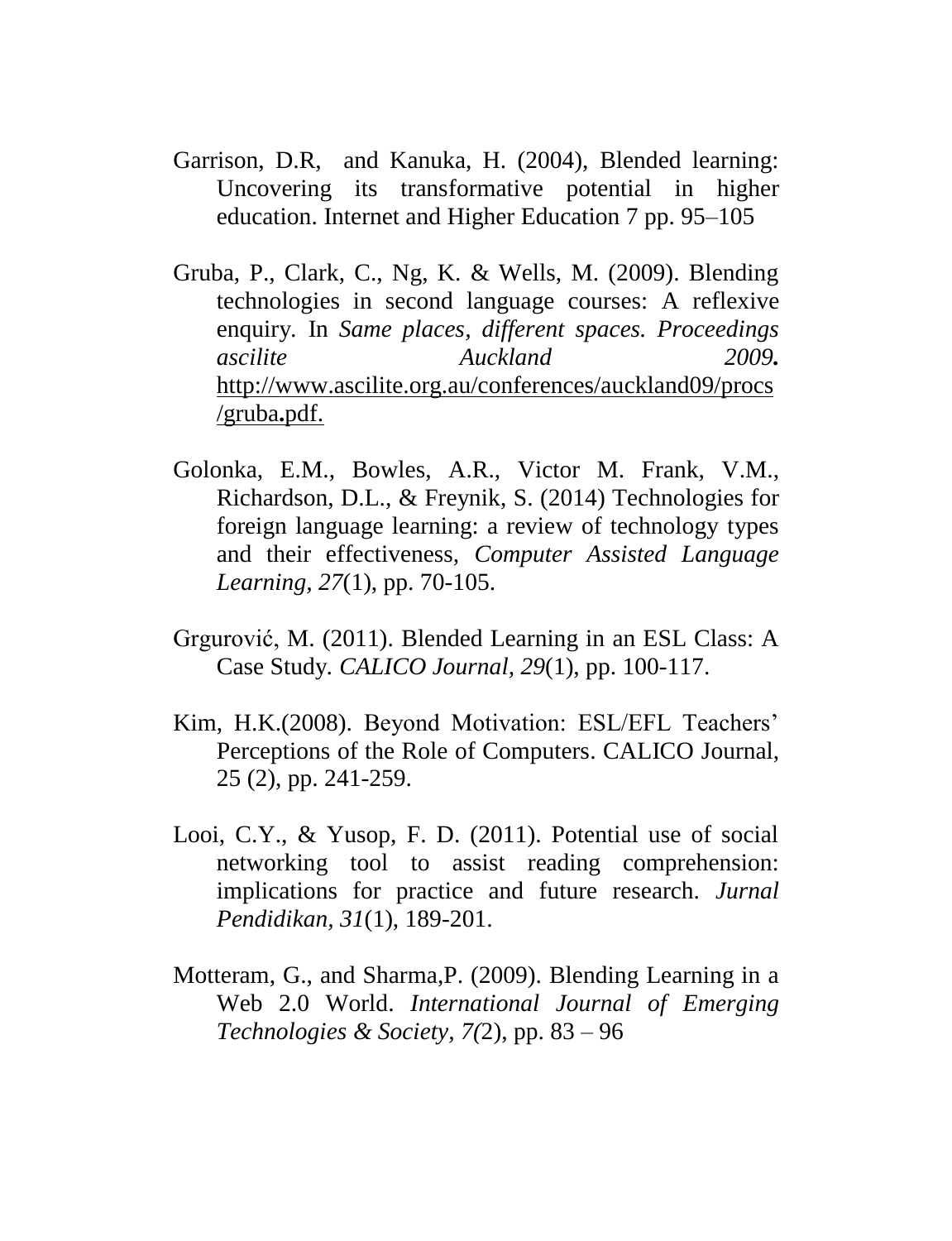- Punch, K. F. (2009). *Introduction to research methods in education*. London: Sage Publication Ltd.
- Tavangarian, et al (2004) Is e-Learning the Solution for Individual Learning? *Electronic Journal of e-Learning,* 2 (2) pp. 273-280
- Wadman, B. (2013). Revealing students perception of VLEs. *The 33rd Thailand TESOL International Conference Proceedings 2013*, pp 110-120.
- What is e-learning. <https://www.mindflash.com/elearning.> Retrieved March 21, 2015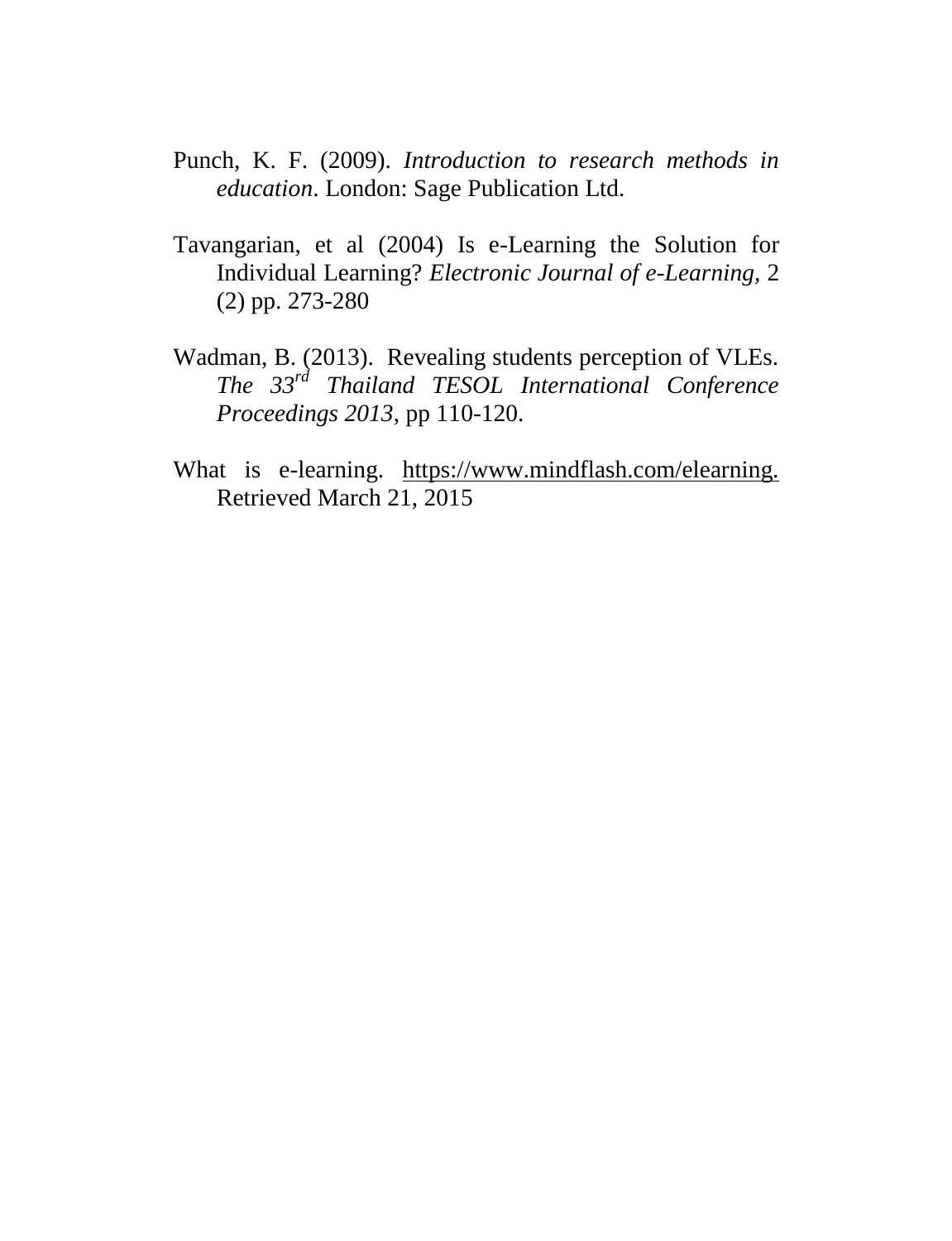# **APPENDIX**

# **QUESTIONNAIRE**

This questionnaire is aimed to get the students' view on the impact of using Edmodo as virtual learning environment (VLE) on student learning.

### **Part 1. Demographic background**

| 1. Age $\qquad \qquad \frac{1}{2}$                                                                        |   |                                      |   |   |                                                                 |
|-----------------------------------------------------------------------------------------------------------|---|--------------------------------------|---|---|-----------------------------------------------------------------|
| 2. Gender: () Male () Female                                                                              |   |                                      |   |   |                                                                 |
| 3. Class : A B C D E (Circle one)                                                                         |   |                                      |   |   |                                                                 |
| 5. Place where you most frequently get online<br>home                                                     |   | resource/study centre                |   |   |                                                                 |
| computer center                                                                                           |   |                                      |   |   | other                                                           |
| 6. Average number of times you get online every week<br>7. Average time spent online everytime you log on |   | $\langle$ 1 hour 1-2 hours 2-3 hours |   |   | 1-3 times $4-7$ times more than 7 times<br>$>$ 3 hours          |
|                                                                                                           |   |                                      |   |   | 8. Where would you place yourself on this continuum? Circle one |
| Technophobic<br>(I hate technology)                                                                       |   |                                      |   |   | Tecchnophiliac<br>(I Love Technology)                           |
|                                                                                                           | 3 | 4                                    | 5 | 6 |                                                                 |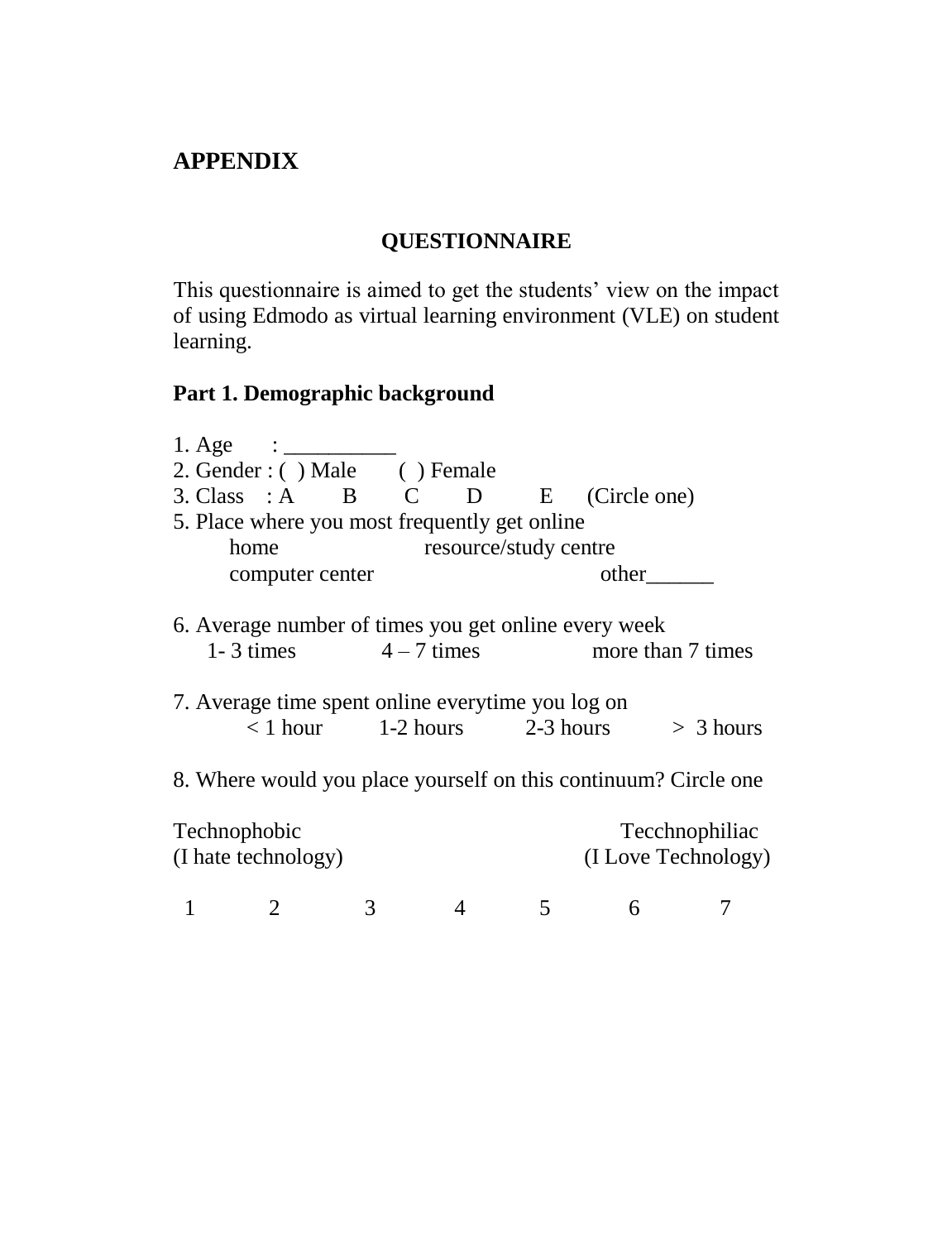### **Part 2**

This part asks you about how you feel about learning through Edmodo. Please answer the following questions by checking  $(\sqrt{})$ next to the statement that best reflects your experience.

- 1. How frequently did you log into Edmodo? Rarely Once per Week 2–3 Days per Week 4–6 Days per Week
- 2. How frequently did you post a note on Edmodo? never rarely occasionally often

3. How frequently did you respond to a post by your friend or your instructor on Edmodo?

never rarely occasionally often

4. How did the following Edmodo features affect your learning experience in this course? Check in one of the column

|              | Added     | Added   | N <sub>o</sub> | Subtract | Subtract  |
|--------------|-----------|---------|----------------|----------|-----------|
| Feature      | significa | to      | effect on      | ed from  | ed        |
|              | ntly to   | learnin | learning       | learning | significa |
|              | learning  | g       |                |          | ntly      |
|              |           |         |                |          | from      |
|              |           |         |                |          | learning  |
| <b>Notes</b> |           |         |                |          |           |
| posted on    |           |         |                |          |           |
| the group    |           |         |                |          |           |
| wall         |           |         |                |          |           |
| Personal     |           |         |                |          |           |
| notes        |           |         |                |          |           |
| to/from      |           |         |                |          |           |
| instructor   |           |         |                |          |           |
| Quiz         |           |         |                |          |           |
| Badge        |           |         |                |          |           |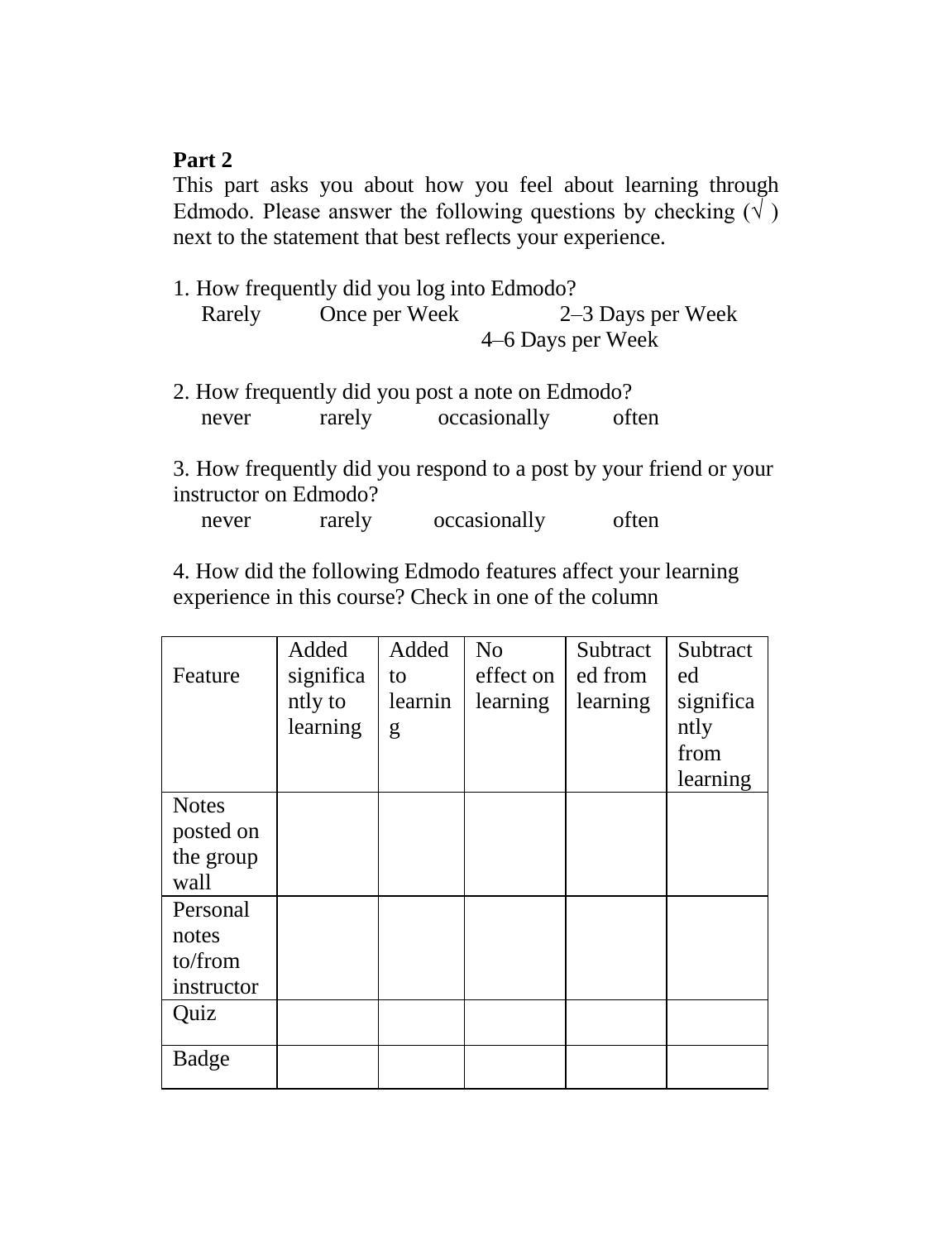| discussion?                                | 4. How did the use of Edmodo affect the <i>quantity</i> of class                                                                                                                         |             |
|--------------------------------------------|------------------------------------------------------------------------------------------------------------------------------------------------------------------------------------------|-------------|
| <b>Significant Hindrance</b><br>Minor Help | Minor Hindrance<br>Significant Help                                                                                                                                                      | No Impact   |
| discussion?                                | 5. How did the use of Edmodo affect the <i>quality</i> of class                                                                                                                          |             |
| <b>Significant Hindrance</b><br>Minor Help | Minor Hindrance<br>Significant Help                                                                                                                                                      | No Impact   |
| instructor?                                | 6 How did the use of Edmodo affect your relationship with the                                                                                                                            |             |
| <b>Significant Hindrance</b><br>Minor Help | Minor Hindrance<br>Significant Help                                                                                                                                                      | No Impact   |
| classmates?                                | 7. How did the use of Edmodo affect your relationships with your                                                                                                                         |             |
| <b>Significant Hindrance</b><br>Minor Help | Minor Hindrance<br>Significant Help                                                                                                                                                      | No Impact   |
| course?                                    | 8. How did the use of Edmodo affect your overall enjoyment of the                                                                                                                        |             |
| <b>Significant Hindrance</b><br>Minor Help | Minor Hindrance<br>Significant Help                                                                                                                                                      | No Impact   |
| this course?                               | 9. How did the use of Edmodo affect the overall effectiveness of                                                                                                                         |             |
| Significant Hindrance<br>Minor Help        | Minor Hindrance<br>Significant Help                                                                                                                                                      | No Impact   |
|                                            | 10. On a scale of 0–9, how much have you learned in the class you<br>are in now, with 0 meaning you learned nothing and 9 meaning<br>you learned more than any other class you ever had? |             |
| $\boldsymbol{0}$<br>1<br>2                 | 3<br>5<br>4<br>6                                                                                                                                                                         | 8<br>7<br>9 |